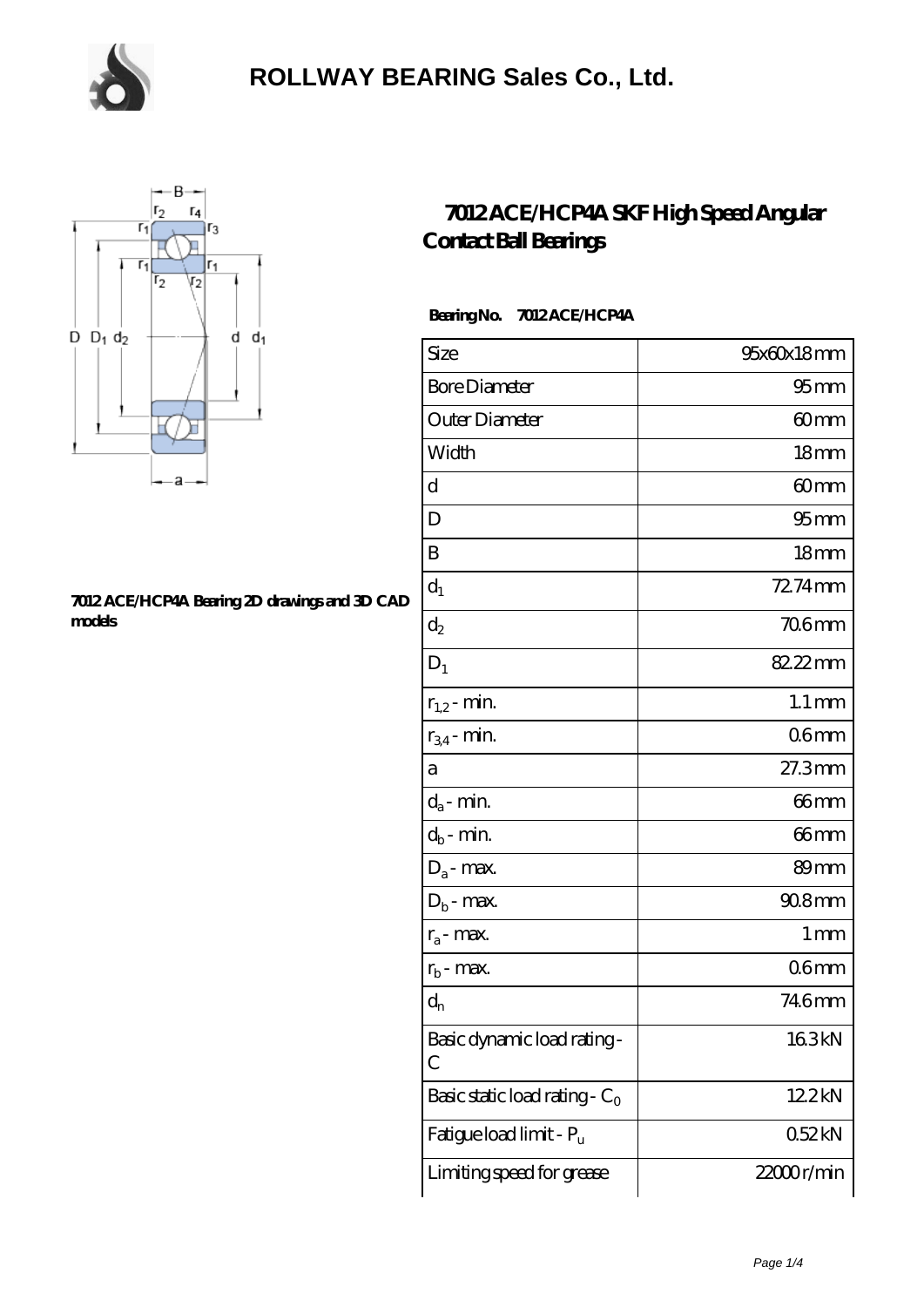

# **[ROLLWAY BEARING Sales Co., Ltd.](https://m.chooseyourcufflinks.com)**

| lubrication                           |                     |
|---------------------------------------|---------------------|
| Limiting speed for oil<br>lubrication | 33000mm/min         |
| Ball - $D_w$                          | 7.938mm             |
| $Ball - z$                            | 25                  |
| $G_{ref}$                             | 5.3cm3              |
| Calculation factor - e                | 068                 |
| Calculation factor - $Y_2$            | 0.87                |
| Calculation factor - $Y_0$            | 038                 |
| Calculation factor - $X_2$            | 041                 |
| Calculation factor - $Y_1$            | 092                 |
| Calculation factor - $Y_2$            | 1.41                |
| Calculation factor - $Y_0$            | 0.76                |
| Calculation factor - $X_2$            | 067                 |
| Preload class $A - G_A$               | 150N                |
| Preload class $B - G_B$               | 440N                |
| Preload class $C - G_C$               | 870N                |
| Calculation factor - f                | 1.08                |
| Calculation factor - $f_1$            | 099                 |
| Calculation factor - f <sub>2A</sub>  | 1                   |
| Calculation factor - $f_{\rm 2B}$     | 1.03                |
| Calculation factor - $f_{\chi}$       | 1.06                |
| Calculation factor - $f_{HC}$         | 1.01                |
| Preload class A                       | 135N/micron         |
| Preload class B                       | 200N/micron         |
| Preload class C                       | 260N/micron         |
| $d_1$                                 | 72.74mm             |
| $d_2$                                 | 706mm               |
| $D_1$                                 | 82.22mm             |
| $r_{1,2}$ min.                        | $1.1 \,\mathrm{mm}$ |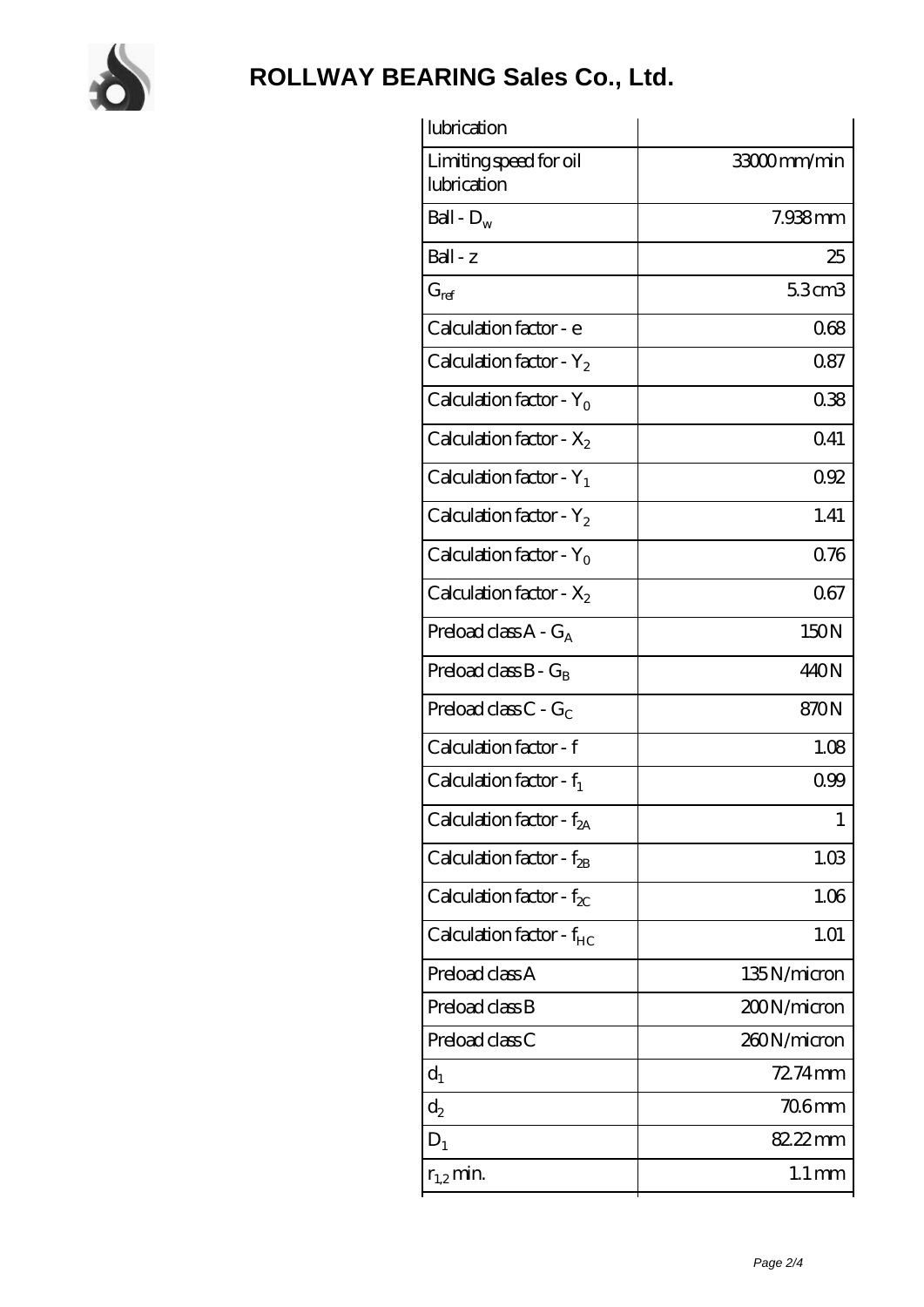

| $r_{34}$ min.                               | 06 <sub>mm</sub> |
|---------------------------------------------|------------------|
| $d_a$ min.                                  | 66mm             |
| $d_h$ min.                                  | 66mm             |
| $D_a$ max.                                  | 89mm             |
| $Db$ max.                                   | 908mm            |
| $r_a$ max.                                  | 1 <sub>mm</sub>  |
| $rh$ max.                                   | 06mm             |
| $d_{n}$                                     | 746mm            |
| Basic dynamic load rating C                 | 163kN            |
| Basic static load rating $C_0$              | 122kN            |
| Fatigue load limit Pu                       | 052kN            |
| Attainable speed for grease<br>lubrication  | $22000$ r/min    |
| Attainable speed for oil-air<br>lubrication | 33000r/min       |
| Ball diameter $D_w$                         | $7.938$ mm       |
| Number of balls z                           | 25               |
|                                             | $53 \text{cm}^3$ |
| Reference grease quantity<br>$G_{ref}$      |                  |
| Preload class A $G_A$                       | 150N             |
| Static axial stiffness, preload<br>classA   | 135N/μ m         |
| Preload class $BG_B$                        | 440N             |
| Static axial stiffness, preload<br>classB   | $200N/\mu$ m     |
| Preload class C $G_C$                       | 870N             |
| Static axial stiffness, preload<br>classC   | 260N/μ m         |
| Calculation factor f                        | 1.08             |
| Calculation factor $f_1$                    | 099              |
| Calculation factor $f_{2A}$                 |                  |
| Calculation factor $f_{2B}$                 | 1.03             |
| Calculation factor $f_{\chi}$               | 1.06             |
| Calculation factor $f_{HC}$                 | 1.01             |